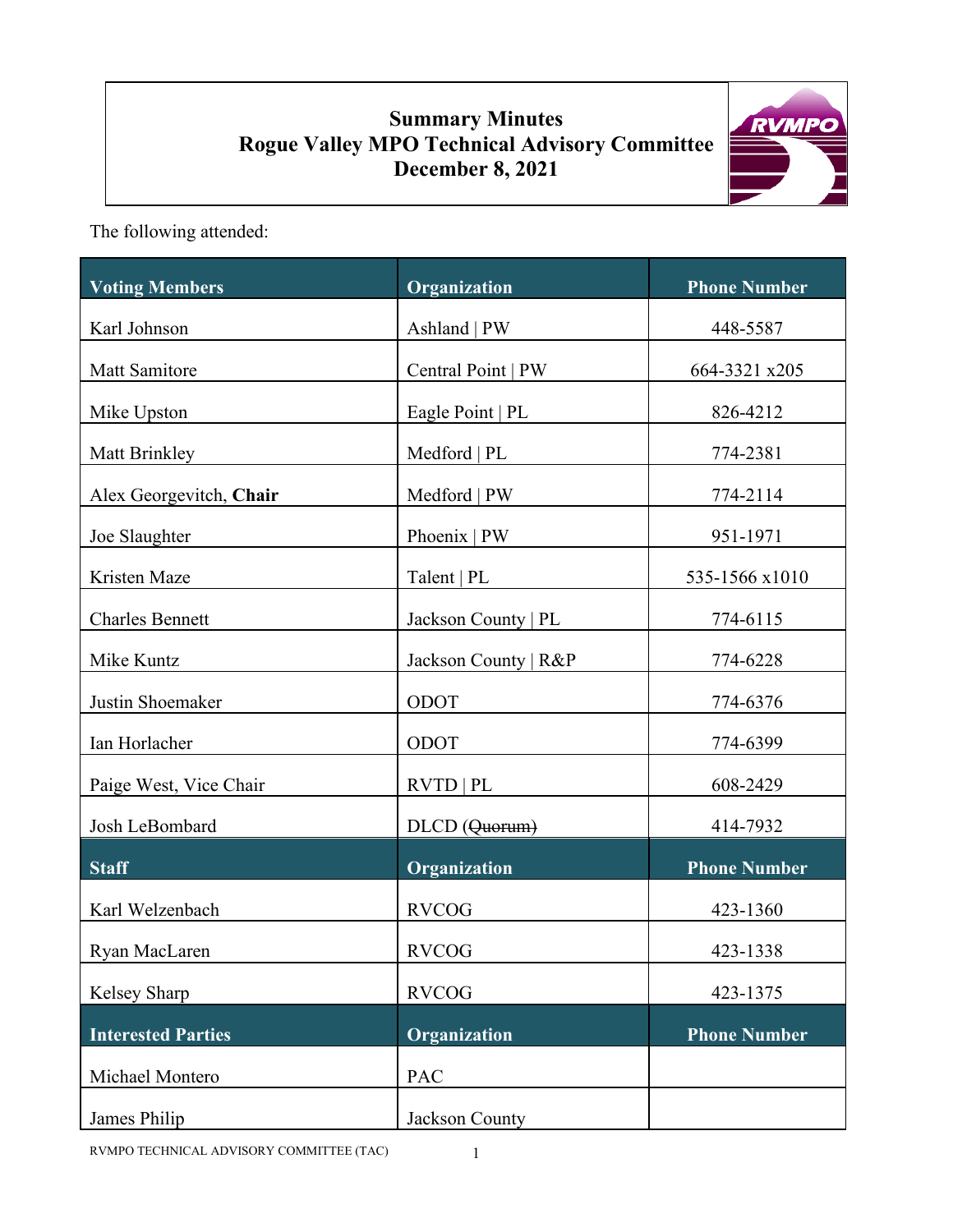[RVMPO TAC December 8, 2021 Agenda Packet](https://rvmpo.org/wp-content/uploads/2019/09/RVMPO-TAC-Agenda-Packet-12-08-2021.pdf) [Meeting Audio 12/08/2021](https://rvmpo.org/wp-content/uploads/2019/09/12_08_21-RVMPO-TAC-Audio.mp3)

### **1. Call to Order / Introductions / Review Agenda** 00:00–02:40

1:31 p.m. | *Quorum*: Ashland, Central Point, Eagle Point, Medford, Phoenix, Talent, Jackson County, ODOT, RVTD.

### **2. Review / Approve Minutes** 02:40–03:37

**02:55 |** *Ian Horlacher moved to approve the November 10, 2021 RVMPO TAC Meeting Minutes as presented. Seconded by Mike Kuntz.*

 *No further discussion.* 

 *Motion passed by voice vote with 10 yes's and 1 abstained.* 

# *Action Items*

## **3. Amendment to the 2021-2024 Transportation Improvement Program (TIP)** 03:37 – 08:13

**07:07 |** *Ian Horlacher moved to recommend approval of the amendment as presented. Seconded by Charles Bennett.* 

 *No further discussion.* 

 *Motion passed unanimously by voice vote.*

### **4. Project Selection Discussion** 08:13 – 01:14:30

**18:50 |** Recommendation from Justin Shoemaker*: Instead of having a hard minimum of the CMAQ funds have a recommendation of a million dollars for any project that will follow the federal process.* 

**22:02 |** Proposed change to language on the first recommendation: Restrict application for CMAQ funding for project that cost a minimum and any project submitted under that amount will be held under greater scrutiny by the TAC.

**23:42 |** Comment from Paige West: *The responsibility of the TAC should be clearer, and any applications with multiple jurisdictions should be signified in some way, with all jurisdictions in agreement.* 

**34:32 |** Comment from Charles Bennet: *The prospectus being filled out can be considered a preliminary prospectus.* 

**36:45 |** A consensus was reached on the first two bullet points with the agreed upon changes.

**52:05 |** A consensus was reached to remove bullet point six and include a paragraph that includes the roles and responsibilities of the TAC.